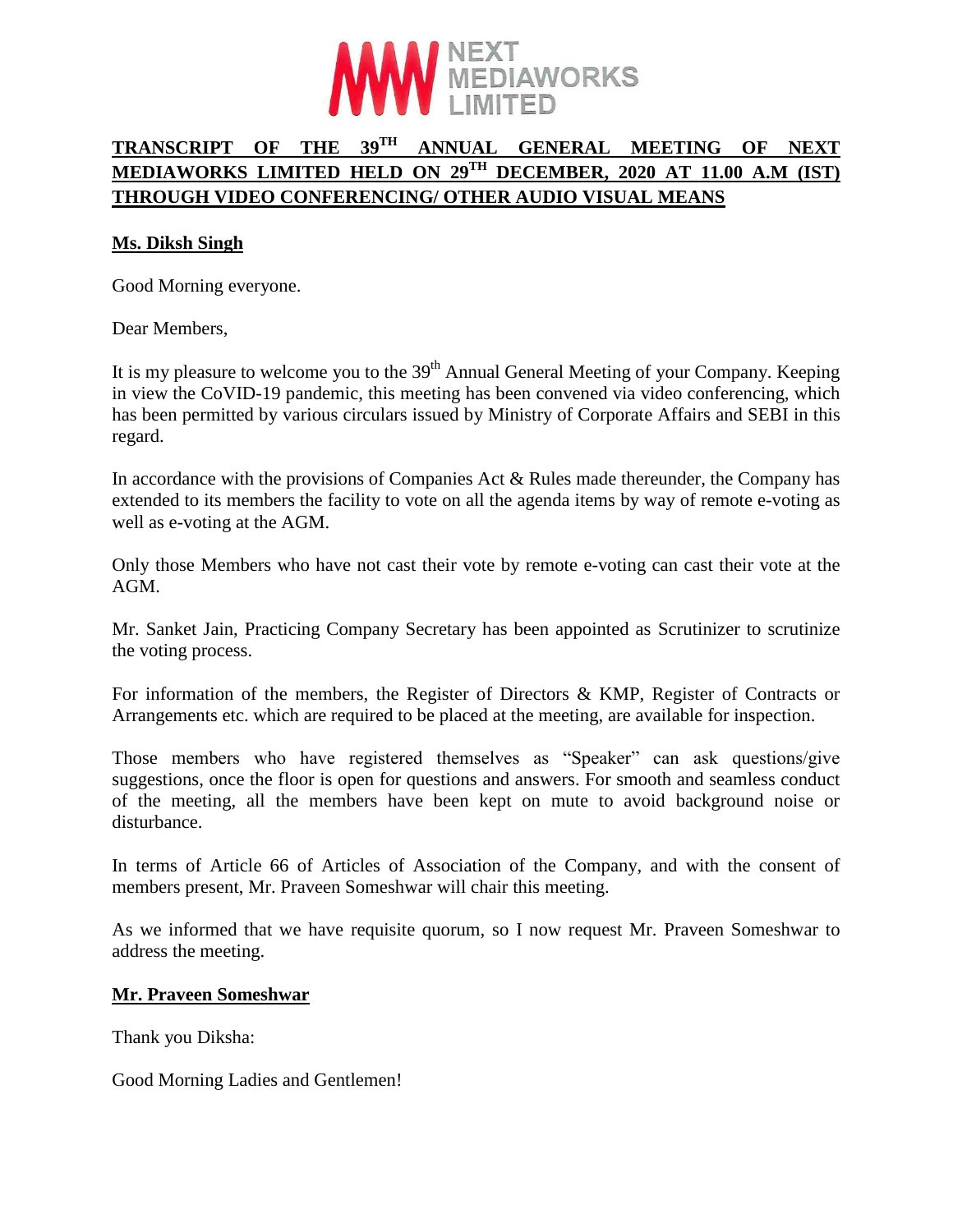I extend a warm welcome to all the shareholders of Next Mediaworks Limited who have joined this AGM via video-conferencing from their respective locations.

The Company has taken necessary steps required as per the statutory provisions, to enable the Members to participate at this meeting and vote on the resolutions set forth in the notice.

As we have the requisite quorum present, I call this meeting to order.

Let me introduce to the members, the Directors and KMPs of the Company who have joined this meeting

- 1. Mr. Ajay Relan, *Independent Director, Chairman of the Audit Committee and Nomination & Remuneration Committee;*
- 2. Ms. Suchitra Rajendra, *Independent Director;*
- 3. Mr. Sameer Singh, *Independent Director;*
- 4. Mr. Dinesh Mittal, *Director;*
- 5. Mr. Ramesh Menon, *CEO;*
- 6. Mr. Anup Sharma, *CFO;* and
- 7. Ms. Diksha Singh, *CS*

Mr. Rajesh Arora representing the Statutory Auditor and Ms. Gopika Shah, representing Secretarial Auditor, have also joined the meeting.

Now, Diksha will take us through the agenda items.

#### **Ms. Diksh Singh**

Thank You Sir.

The Annual Report of FY-20 containing revised financial statements, Board's Report along with other reports and also the notice of AGM, were circulated to the Members at their registered email address. With your permission, I take them as read.

The report of Statutory Auditor containing following adverse opinion on Internal financial controls. I will read out the relevant extract as required under law:

*"Material deficiencies in the financial reporting processes have been identified in a stream of revenue of the radio business ('pure money') of the subsidiary company, Next Radio Limited ('NRL') as described below. In our opinion, because of the effects / possible effects of these material weaknesses on the achievement of the objectives of the internal control criteria, the Company has not maintained adequate internal financial controls with reference to the revised standalone financial statements and such internal financial controls were not operating effectively as at 31 March 2020, based on the criteria established by the Company considering the essential components of such internal controls stated in the Guidance Note on Audit of Internal Financial Controls Over Financial Reporting issued by the Institute of Chartered Accountants of India (the 'Guidance Note')."*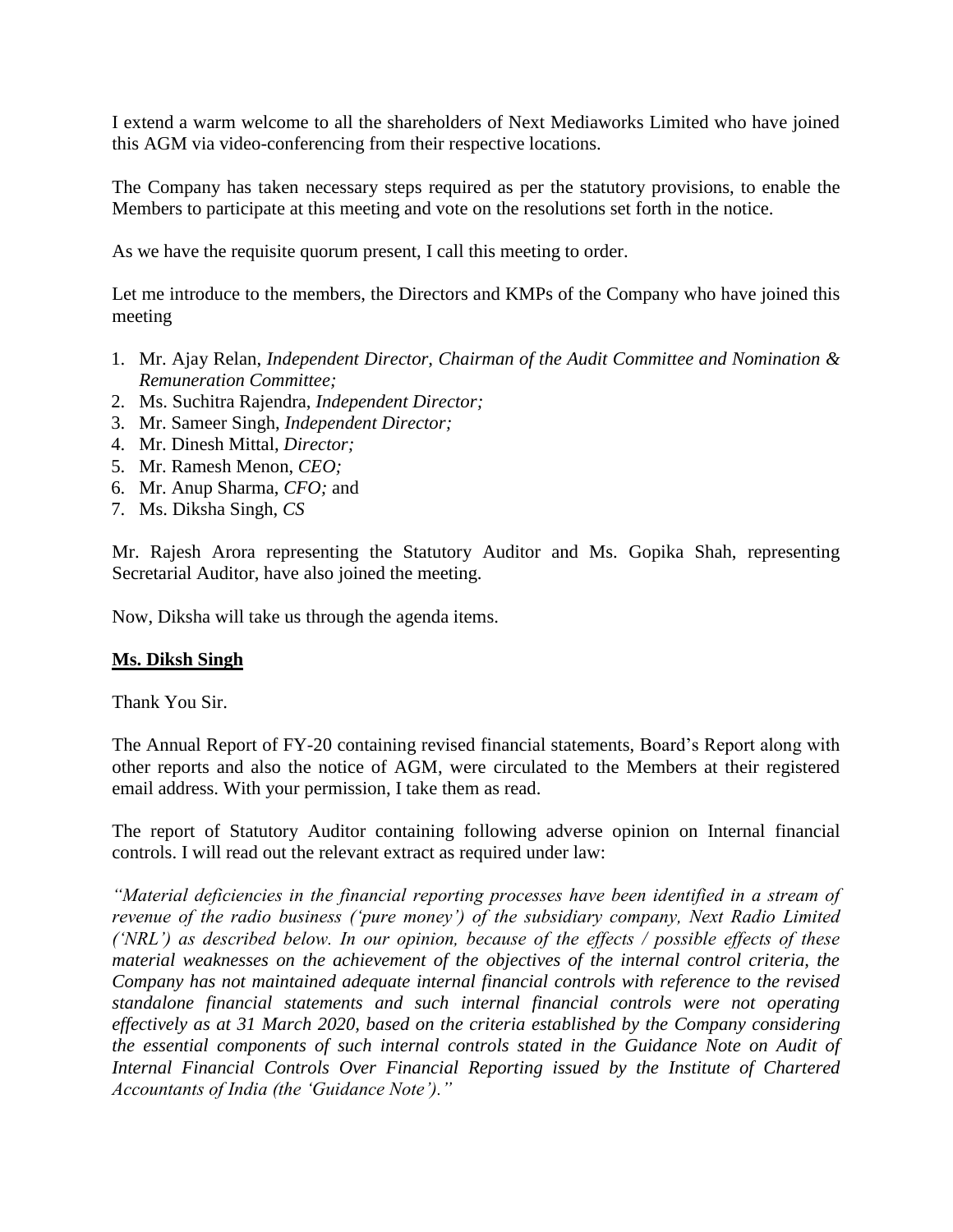The management comment on the adverse opinion of Statutory Auditor has been provided in the Board's report.

Also Secretarial Auditor's Report contains 2 observations. I will read out the qualifications:

- *a) "Consequent upon introduction of the new requirement to provide details of Significant Beneficial Owner in the quarterly shareholding pattern filed with stock exchanges (in the format prescribed by SEBI), due to certain internal constraints the Company submitted the shareholding pattern for the quarter ended on June 30, 2019 to the stock exchanges viz. NSE and BSE, with a delay of 7 (Seven) days beyond the specified time limit. Thereafter, Company paid the penalty levied by NSE and BSE in this regard within the given timeline.*
- *b) The Chairperson of Audit Committee could not attend the Annual General Meeting of the Company held on September 12, 2019, as required under sub-regulation 1(d) of regulation 18 of the SEBI Listing Regulations."*

The Board's report contains explanation to the above observations also.

Now we come to Agenda of this meeting.

The agenda of this meeting comprises of 3 items which are supposed to be passed as Ordinary Resolutions. Since, Mr. Praveen Someshwar is interested in Item no. 2 of the agenda, with the permission of members present, I request Mr. Dinesh Mittal, Director to chair the meeting for the said item.

The agenda of this meeting is as follows.

### *ORDINARY BUSINESS*

### *ITEM NO. 1*

*To receive, consider and adopt:*

- *a) revised audited standalone financial statements of the Company for the financial year ended 31st March, 2020 and the report of Auditors thereon and the revised report of the Board of Directors; and*
- *b) revised audited consolidated financial statements of the Company for the financial year ended 31st March, 2020 and the report of the Auditors thereon.*

### *ITEM NO. 2*

*To appoint Mr. Praveen Someshwar as Director, who retires by rotation, and being eligible, offers himself for re-appointment.*